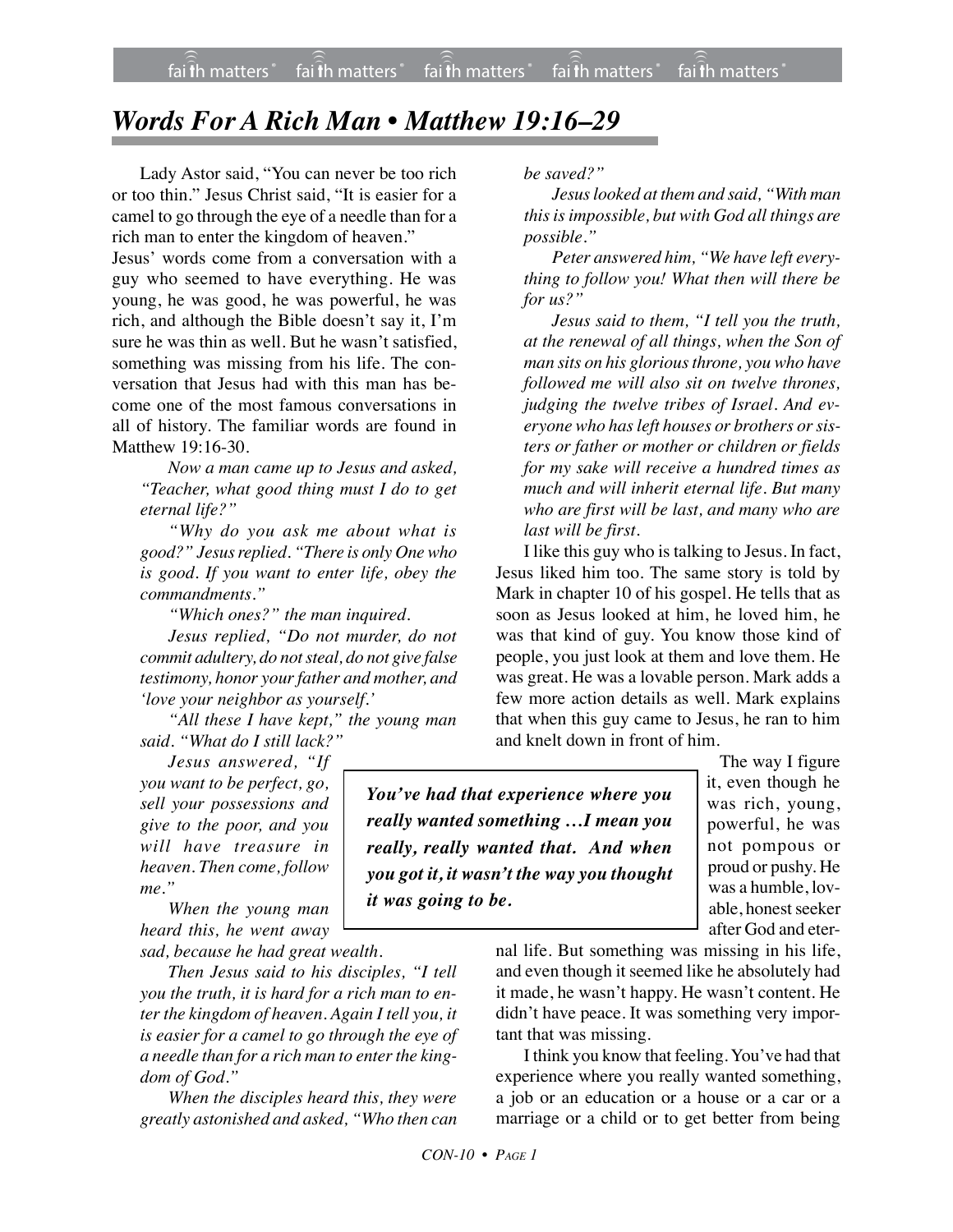sick or success. I mean you really, really wanted that. And when you got it, it wasn't the way you thought it was going to be. Somehow you weren't as satisfied as you thought that you would be. You didn't quite have the peace that you expected. There was still that gnawing hunger for something that was still missing.

That's the way he felt. So he ran and fell down before Jesus and said, "Teacher, what good thing must I do to get eternal life?" As soon as we hear that, we automatically assume something that's incorrect and I'm not sure that anything I'm going to say here is going to correct it. When we think of eternal life we put the emphasis on time. We say, "Eternal life — that's living forever." But the New Testament doesn't primarily think of eternal life that way. Eternal life in the New Testament is primarily qualitative and only secondarily quantitative. It is the life of eternity, the good life, the God life of eternity that can be gotten here and now. It just happens that that life that is very good lasts for a very long time.

If you just think of eternal life quantitatively, like living forever, that's not really necessarily a good thing. Because forever can mean hell as well as it can mean heaven. The ancient Greeks had an interesting myth about Aurora, the goddess of the dawn. She fell in love with a mortal man named Tithonus. Zeus, the head god of the Greek pantheon, one day offered to Aurora any wish concerning her human lover. She made the wish that he would live forever, so that he could be as she, immortal. Unfortunately, the wish was granted and she failed to ask Zeus that he stay young forever. And so Tithonis grew older and weaker and sicker and feeble and pathetic, but he could never die. So what at first they thought was to be a blessing, in fact turned out to be a terrible curse.

This rich young man asked Jesus how to get the good life more than he asked him how to get a long life. It was, I think, a very good question. It should be everyone's question. Jesus' answer was direct and personal and individual. He said, "If you want the good life, then just live like the good one and that's God. And you do that by keeping his commandments." That made sense. And the rich guy said, "Which commandments?" (After all, there are thousands of commandments from God.)

But Jesus knew something that this young man had not yet figured out. Then Jesus did something that's brilliant. Instead of just laying the truth on him because he wouldn't have bought it, Jesus sought to lead him to the point where he could understand something that was absolutely profound. Jesus knew that living the good life, eternal life, the life of God, can never happen by obeying commands on the outside. It can only happen by getting the eternal life of God on the inside. A person first has to be transformed on the inside through faith in Jesus Christ as Savior and Lord.

But the rich man wasn't ready for that yet, he had to be led there. And so Jesus led him by reciting five of the ten commandments. He said, "Don't murder, don't steal, don't commit adultery, don't lie, and honor your parents." Then Jesus added an extra one which really isn't part of the ten commandments but summarizes them all, "And love your neighbor as yourself."

Then this guy says, "Yup, I did that  $-$  I did it all." This guy actually thought that he had done it all. He thought that he had complied with everything that God expected and that he was just perfect. This guy thought deep down inside he had done it all right. So Jesus needed to convince him of the real issue in his life before he would accept Jesus' help. He said to him, "Buddy, you've got to admit your need and you need to remove the barrier that is between you and God. You need to sell all your possessions, everything you've got and give the money to the poor. When you've done that, come and follow me."

Jesus knew that this man could never follow him until he unloaded his wealth because this man loved his possessions. He was proud of his wealth and he found a lot of security in it. Now look, I'm not finding fault with him because, to be perfectly truthful, the more I've got, the more prone I am to become just as he was. It's easy to become kind of proud of the things I've got, to find my security in having some savings and having a home, to be in love with things. There is something about money and possessions that just suck us into them so that they become very, very important in our lives.

There is an old story that dates back to the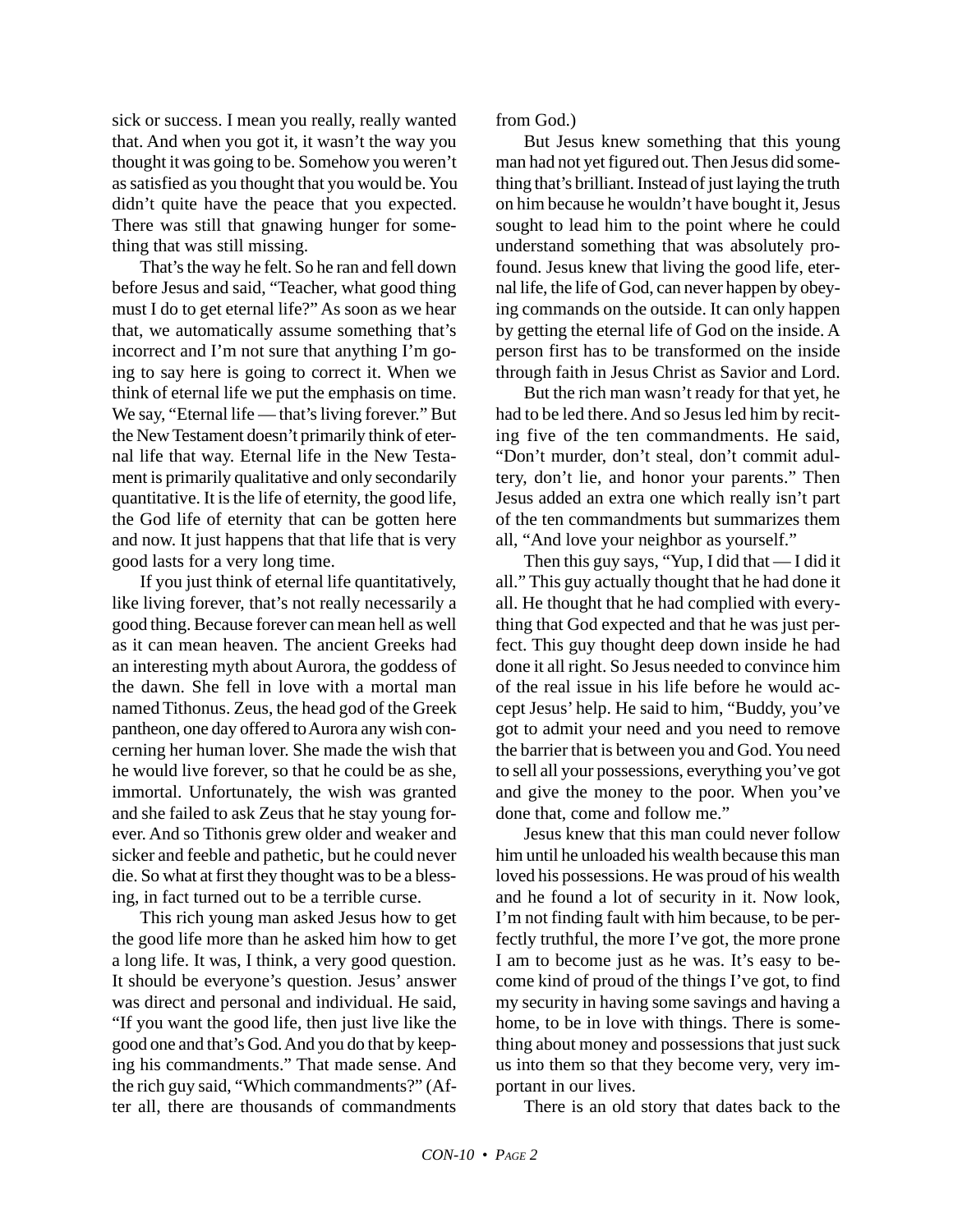time of Christopher Columbus. At that time a lot of pirates and sailors came to the New World in search of wealth. The story tells of a sailor who accumulated a whole lot of gold that he wanted to take back to Europe so he could live out his days as a very wealthy person. But he was afraid that his shipmates or others would steal his wealth from him and so he kept it on his person. He had large pockets filled with gold nuggets and gold coins and sacks of gold dust. Around his neck he had heavy gold chains and on his wrists he had more gold bracelets. He slept with it, worked with it — he had his wealth with him all the time. Unfortunately, one day he fell overboard. His ship mates were trying to save him, but couldn't get to him quickly enough. They shouted to him, "Dump the gold! Take off the chains and bracelets! Empty your pockets!" But he just couldn't do it. He couldn't let go. So he chose to drown rich rather than to live poor. I think he was like this nice, lovable, humble, good, rich young man who went away sad because he had great wealth.

Suppose this were your story. If Jesus were to name one thing that stands between you and him, what would that one thing be? Would you be willing to let it go? Or would you rather keep it and die in sadness without Jesus rather than let

go and live eternally with Jesus? Sadly, the rich guy walked away, and Jesus switched his conversation from the rich man to the poor disciples. If I can guess at their positions, Jesus' back

was to the rich man but the disciples could see him walking away in the distance.

Jesus was a master communicator and a craftsman with words. And he had a great sense of humor. As the disciples watched the rich man walk away dejectedly, Jesus said to them, "You know, it's really hard for a rich guy to get into heaven. In fact, it's easier for a camel to get through the eye of a needle than it is for a rich man to make it into the kingdom of God."

I don't know about you, but I've never been very good at threading needles. I have tried a few times. I cut off a fresh end, I twist the end, I spit on it, then I try to find a brighter light. It is very difficult to hold a needle in one hand and the thread in the other hand and a magnifying glass in your teeth and try to get that thread through the eye of a needle. I seem to miss every time. I know I wouldn't have much of a chance of getting a camel through the eye of a needle. I'm not even sure I could get a needle through a camel, much less a camel through a needle! So it seems impossible to me.

It's fascinating how people, especially 20th century Americans, try to explain away what Jesus was saying. Christians and some of them scholars have said, "He can't possibly have meant what he said. There's got to be some other meaning or explanation to this." One of the most creative explanations is that in Jerusalem in those days there were large gates to the city through a thick wall. The caravans with camels as their beasts of burden would come through them. But there was another gate to the city that was so low that only a man could walk through standing up. The only way to get a camel through it would be if you could get the camel to crawl on its knees. They claim the name of the gate was "the eye of the needle." It would be tough to get a camel through the eye of the needle gate, but possible. The idea is that it is tough to get a rich person into heaven,

but it's possible.

*If Jesus were to name one thing that stands between you and him, what would that one thing be?*

That's a swell explanation, except did you know that there is no historical or archeological evidence whatsoever for the city of

Jerusalem ever having such a gate or such a name for any type of gate? Somebody made it up. Good explanation, sounds interesting and sort of gets rich folks off the hook, but maybe we should just accept what Jesus had to say. Hyperbole, you say. Yes, I believe it's hyperbole, but let's not explain it away so that we miss the point. It is impossible to thread a needle with a camel. You just can't do it. And Jesus was saying, it is impossible to get a rich guy into heaven, you just can't do it. Jesus really got their attention!

Jesus' disciples were astonished at his words. They said, "Who then can be saved?" The disciples had bought into a very popular philosophy